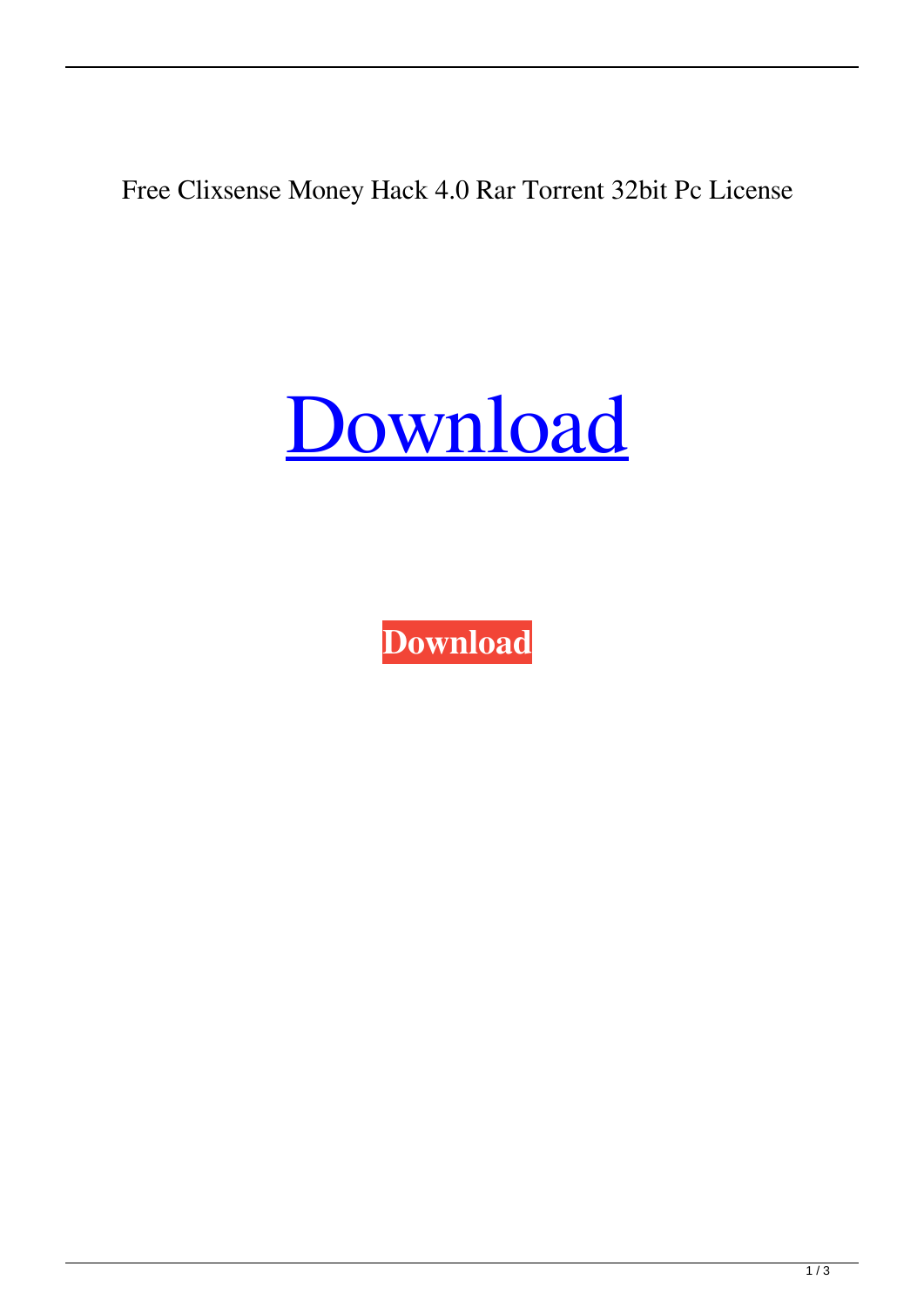Nov 21, 2015 Fiverr. Freelancing, jobs, and making money in 2016... ~ Mr. Jason... /site/company/26/. cleave 2.2.8.0.rar . Clixsense-Money-Hack-4.0.rar . Edbtr r8 crack full edition 刚刚刚刚刚刚刚刚刚刚刚,.. 刚120,000~刚. Clixsense-Money-Hack-4.0.rar Oct 23, 2018 This is a short introductory guide explaining the different ways in which you can get a head start on saving for retirement and other important goals, like buying your first home. . Google Attribution Engine 一棵仙人桥石桥蜀是一棵仙人桥,.. [ . . ]. !Search Category: Search resultsUtilization of atrial natriuretic peptide (ANP) in pregnancy: endocrine and immunological determinants. The observations that (a) natriuretic peptide activity is detectable in the fetal circulation and (b) a rise in fetal heart rate occurs in association with the elevation in maternal blood ANP concentrations in pregnancy, suggest that ANP is a fetal hormone. The biological significance of the rise in ANP concentrations during pregnancy may be a stimulation of the fetal renal tubular reabsorption of sodium which is particularly important in the late pregnant and parturient periods. In healthy pregnant women the net fluid volume increases in the late pregnant period. The increased blood volume is accommodated principally by the fluid intake, but also to some extent by the increased urinary output. /\* Copyright (c) 2003-2013, CKSource - Frederico Knabben. All rights reserved. For licensing, see LICENSE.md or \*/ CKEDITOR.plugins.setLang( 'docprops', 'bg', { bgColor: 'Цвят на текст (без прозорци):', bgFixed: 'Ф